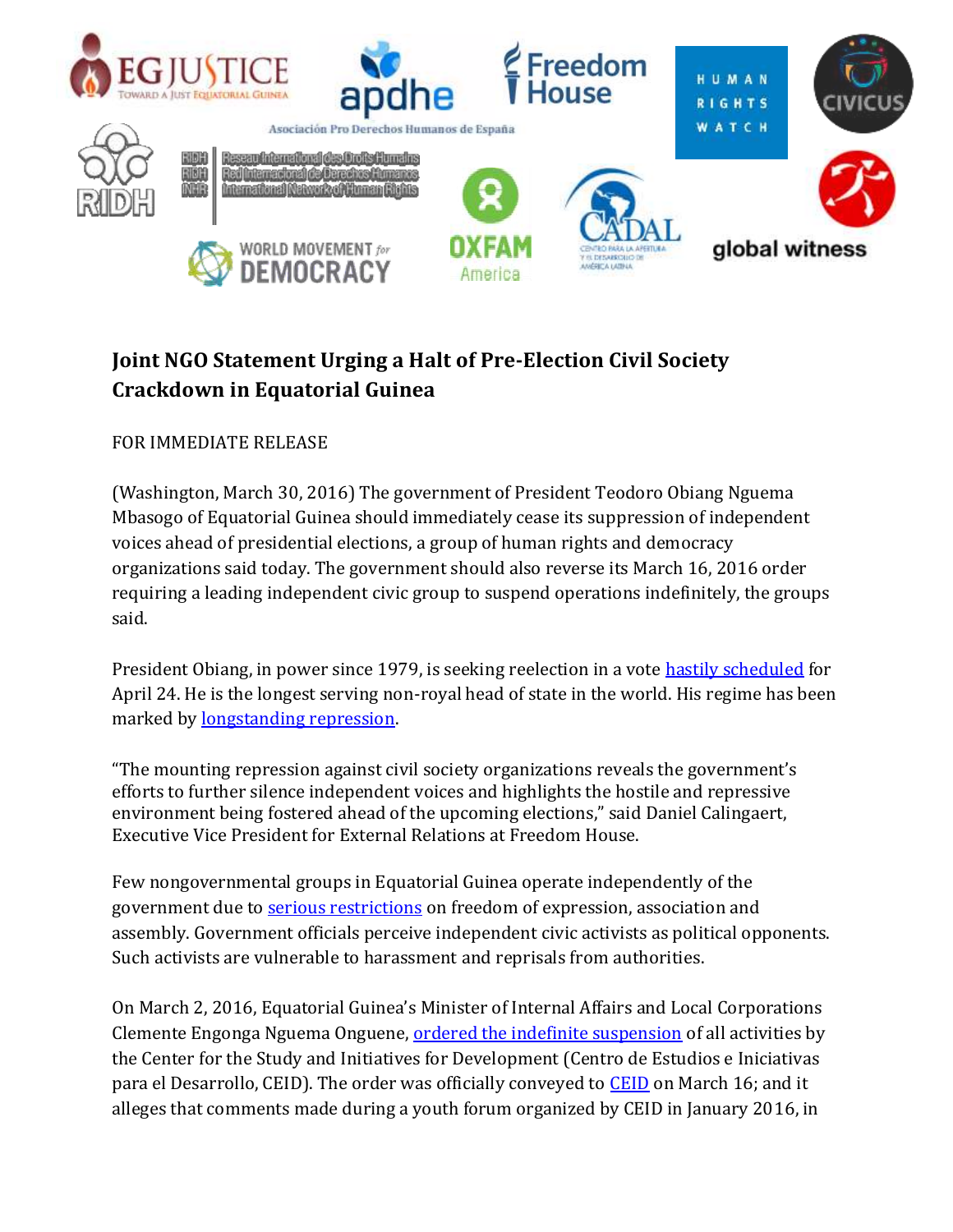the city of Bata, constituted "messages aimed at inciting violence and civil disobedience among the Equatoguinean youth," and thus violated the country's public order law and associations law.

The Minister of Interior also serves as the country's First Deputy Prime Minister for Political Affairs and Democracy, and was recently appointed to head the [National Electoral](http://www.guineaecuatorialpress.com/noticia.php?id=7561)  [Commission](http://www.guineaecuatorialpress.com/noticia.php?id=7561) overseeing the forthcoming presidential vote.

The groups dispute that any comments issued at the youth forum constituted "messages aimed at inciting violence and civil disobedience", and maintain that comments made by participants at the forum were all protected speech well within the legitimate exercise of freedom of expression.

The groups also note that in any event the move to suspend CEID based on the comments of participants at their forum is disproportionate not least since the views of any participant do not necessarily imply the organization's view. EG Justice has previously criticized the national laws applicable to civil society organizations as [contravening](http://www.egjustice.org/es/node/666)  [constitutionally guaranteed freedoms.](http://www.egjustice.org/es/node/666)

CEID promotes civic engagement on a range of issues, including human rights, governance and transparency. It is keenly involved in the Extractive Industry Transparency Initiative (EITI), a global effort to promote openness about the management of natural resources. In light of the suspension order, CEID has stepped down from its role on the national steering group working to prepare Equatorial Guinea to reapply for membership in EITI, which requires unfettered civil society engagement. CEID is a co-founder of —and until the suspension order, served as the Secretariat for— the Civil Society Coordinating Committee (Coordinadora de la Sociedad Civil, "Coordinadora") a national coalition of 22 nongovernmental organizations, many of them also involved in EITI issues.

The suspension of CEID comes in the wake of other measures to crack down on independent civic activism in the country. In January 2016, the government forced CEID to [cancel](http://www.egjustice.org/post/youth-voices-silenced) its youth forum after one day. The event was a first of its kind in Equatorial Guinea that brought together over one hundred and fifty young participants from various parts of the country.

In August 2015, the government [dismissed the management team of Rebola Cultural Center](http://www.egjustice.org/post/freedom-expression-under-threat)  [\(Casa de Cultura de Rebola\)](http://www.egjustice.org/post/freedom-expression-under-threat) a cultural center which had been independently managed by local volunteers, and vowed to appoint a new team composed of members of the ruling political party. At the time, Minister of Interior Clemente Engonga was quoted as saying